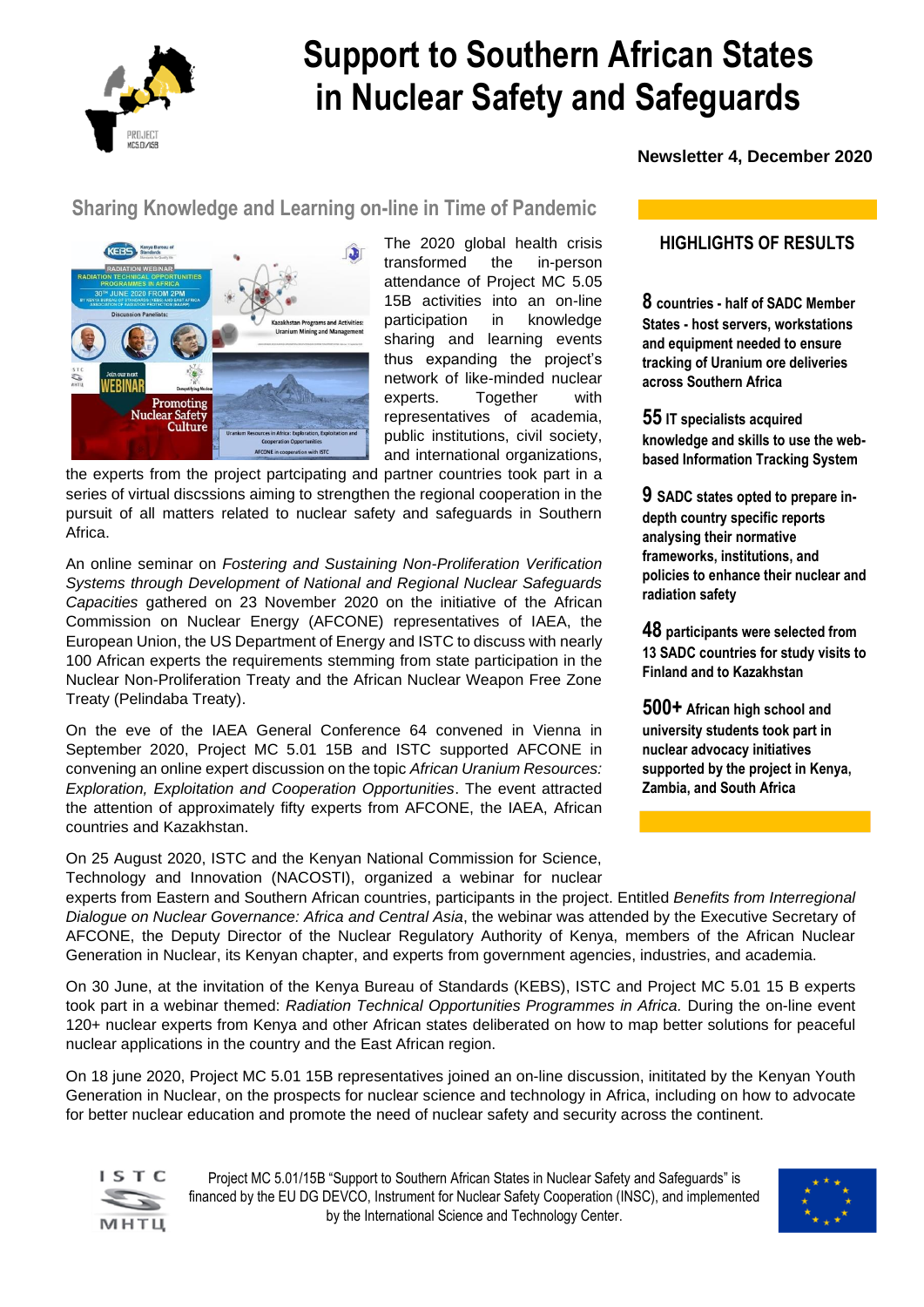**Experts from Nine Southern African States and their International Partners Discuss Thematic Reports on Nuclear Safety and Safeguards**

The country-specific reports are among the main deliverables from Project MC 5.01 15B. These are conceived to survey in each country in focus the national legal and regulatory frameworks that tackle nuclear safety and safeguards; the institutional infrastructures and stakeholders; the decision-making processes and policies, including preparedness to respond to nuclear threats and crises; the degree of compliance with international norms, standards, and best practices, particularly the conventions included in the UN Security Council Resolution 1540 regarding the non-proliferation of weapons of mass destruction.

An online working meeting, convened on 4 November 2020, took stock of the elaboration of the country specific reports and charted a way ahead for the preparation of new national studies and a regional report under Project MC 5.01 15B. Based on the experience from finalized reports about the state of play with nuclear safety and safeguards in the four project participating countries (Zambia, Malawi, Tanzania and Namibia), experts who will be working on reports in additional five southern African states (Eswatini, Madagascar, Mozambique, Zimbabwe and South Africa) received useful guidance.

Dr. Timur Zhantikin, Director, Kazakhstan Nuclear Power Plants, who assessed the reports elaborated so far,

observed that the main nuclear activity in the surveyed countries is uranium mining and milling, and transportation of uranium ore concentrate (UOC), but there are also other fields of nuclear applications like medical, agricultural, various industrial technologies. The development of legal and institutional infrastructures differs from country to country depending on the nuclear activities. The comparative analysis of the national reports reflects these challenges. However, one of the common problems is the lack of regional nuclear cooperation in transportation of UOC.



Master Simoni, an environmental inspector from the Malawian Atomic Energy Regulatory Authority (AERA) presented the country specific report: *Strengthening Frameworks for Safety, Security, and Safeguards of Uranium Ore Concentrate in Malawi*. By applying as benchmarks an exhaustive set of nine clusters of internationally adopted standards and best practices, the study provides a snapshot of the existing national policies and practices, legal and institutional frameworks, and administrative procedures that cover all radioactive materials, activities and facilities and regulate specific types of activities, e.g., transport, waste management, NORM etc.

The report contains a series of recommendations. It also stresses the need of regional cooperation for management of emergencies related to the transportation of UOC and other radioactive materials.

Victoria Kachimera, Head of Malawi's national regulator, and Manuel Martin-Ramos, Senior Expert, European Commission's Joint Research Center provided comments on the report's findings and recommendations. A key question ensued: What are the challenges that regional cooperation faces in uranium transportation matters? Answers will be expected from the regional study to be elaborated under the leadership of Zambia. Dr. Boster Dearson Siwila, Executive Director, Radiation Protection Authority (RPA), made a presentation on the *Expected Inputs for the Regional Report and Nuclear Transport Information Exchange Arrangements.* The regional report will contain comparative analysis of the existing legal frameworks and regulatory policies and will examine the possibility of bilateral and/or multilateral arrangements on information exchange on transport and prevention of accidents and hazards.



**<https://www.sadcproject.istc.int/>**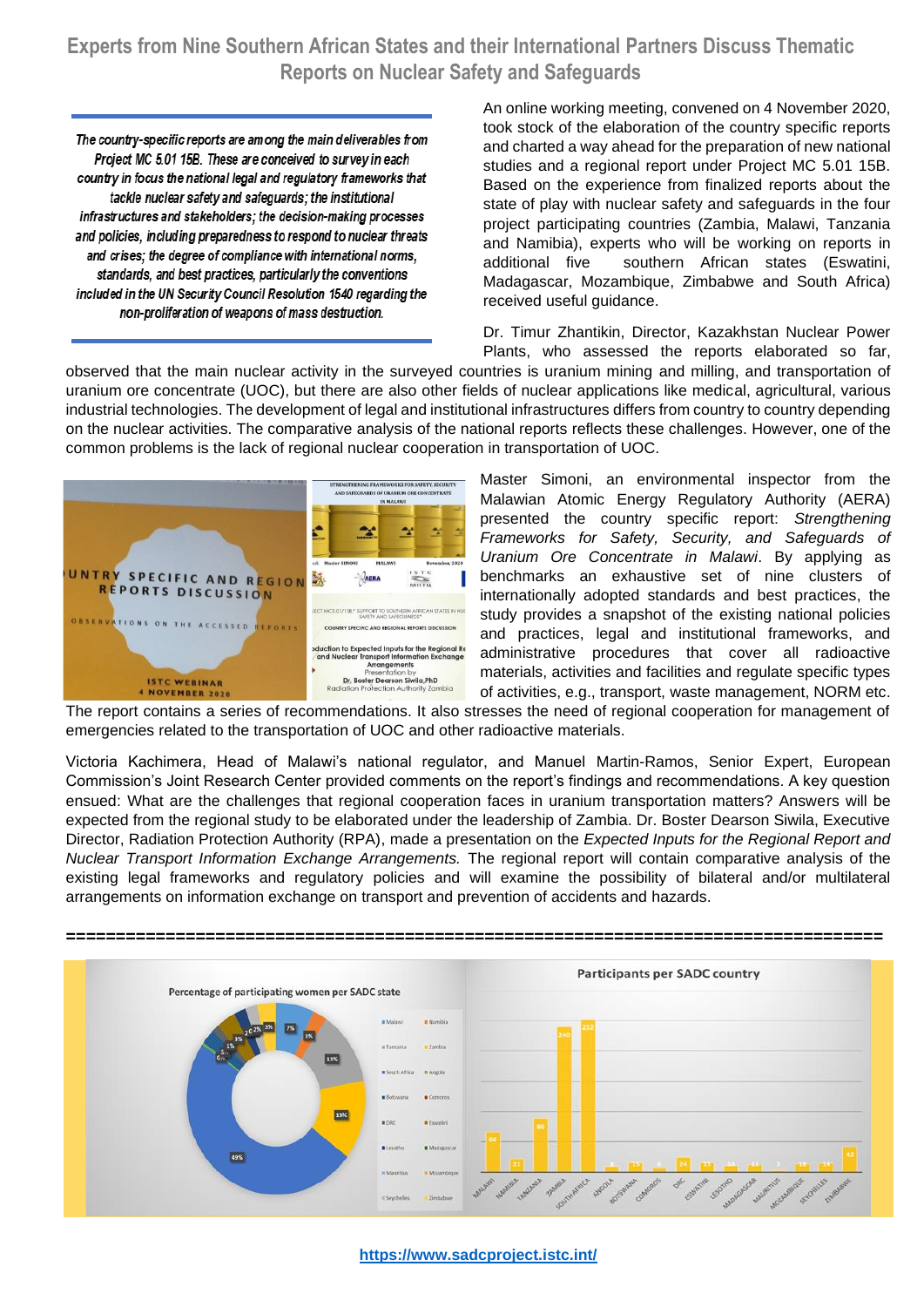**The Web-Based Information Tracking System Expands to More Southern African Countries**



To discuss a planned expansion and future use of the Information Tracking System (ITS) under Project MC 5.01 15B, the ISTC and the Software Company Ltd. convened on 11 November 2020 an online meeting with representatives of the project participating and partner countries.

ITS is online and working since 1 June 2019 with one server installed in TAEC - Arusha, Tanzania, and a second one located in NNR - Pretoria, South Africa. All necessary equipment for ITS use is delivered also to Malawi and Zambia. Nikolay Palov, the Managing Director of Software Company, put into timeline the delivery to other countries of equipment and trainings and elaborated on the ITS security requirements. He introduced future trainings for DR Congo, Mozambique, and Madagascar: a preliminary training will target designated IT specialists, while the actual training will be offered to larger groups of users.

ITS applies all information security recommendations for sensitive data, described in IAEA's Nuclear Security Series No.23-G. Experts from Software Company outlined the new ITS features under development: shipment simulation, multilingual support, support for different radioactive source types, data exchange with international (RAIS, IORIS) and local databases. The Software company is working on developing new features, such as: multi-map mode, active trackers view and mobile devices tracking. The proposed approaches to implement data exchange include API methods, encrypted file transfer and a specific tool.

**The Information Tracking System (ITS) – a key component of Project MC 5.01 15B – is conceived as a common web-based platform for data exchange and monitoring the transportation of Uranium Ore Concentrate and other radioactive materials within and across the borders of several southern African states. The ITS Training and Support Website [https://sadcproject.novotika.com](https://sadcproject.novotika.com/) contains general information, accessible to everyone, about the trainings conducted so far in Tanzania and in Zambia, as well as an on-line Training Manual for registered users.**

## **Partnering to Strengthen Nuclear Safeguards in Africa**

On the initiative of the African Commission on Nuclear Energy (AFCONE) several international organizations convened on 23 November 2020 an online seminar on the topic: *Fostering and Sustaining Non-Proliferation Verification Systems through Development of National and Regional Nuclear* Safeguards Capacities. AFCONE teamed up for this event with the IAEA Department of Safeguards; the U.S. DOE/NNSA International Nuclear Safeguards Engagement Program (INSEP); the European Safeguards Research and Development Association (ESARDA) and ISTC. The seminar attracted the participation of approximately one hundred African experts.

The underlying rationale for the event was that both the Nuclear Non-Proliferation Treaty and the African Nuclear Weapon Free Zone Treaty (Pelindaba Treaty) require State Parties to conclude comprehensive safeguards agreements (CSAs) with the IAEA. Various African Union Member States and Pelindaba Treaty State Parties with CSAs in force (some also with small quantities protocols or additional protocols) require assistance in establishing and improving their State Systems of Accounting for and Control of Nuclear Material (SSACs) to effectively fulfil their obligations in accordance with such Agreements and Protocols.

The role of AFCONE was outlined by Messaoud Baaliouamer, AFCONE Executive Secretary, and Dr David Otwoma, Chief Analyst, NACOSTI, Kenya. To ensure compliance with international safeguards obligations the AFCONE aims at optimal synergies of internal assets and external assistance. To encourage regional cooperation on the continent AFCONE intends to select and designate African Regional Collaborating Centres to lead the scientific and technical programs.

On its part IAEA stands ready to provide support for Africa, as stated by IAEA Deputy Director General Massimo Aparo and Dr Van Zyl De Villiers, IAEA Safeguards Operations Division Director. Last September the IAEA launched, a comprehensive capacity building initiative for SSACs, named the COMPASS Initiative. In a pilot project five states receive assistance tailored to their specific needs to strengthen their poorly mandated and under-resourced national authorities. Rwanda is among these states, a country which ISTC supported in the last three years in the field of nuclear and radiological security. Ms. Karyn Durbin, Director, INSEP, and Dr Willem Janssens, ESARDA Chair, EC Joint Research Center, presented the opportunities, that the US and the EU, respectively, offer as capacity building support for safeguards implementation.

Based on their bilateral Memorandum of Cooperation, AFCONE and ISTC cooperate successfully on the subject matter of safeguards in 22 African countries where ISTC provides interested African partners with expert advice and technological innovations.